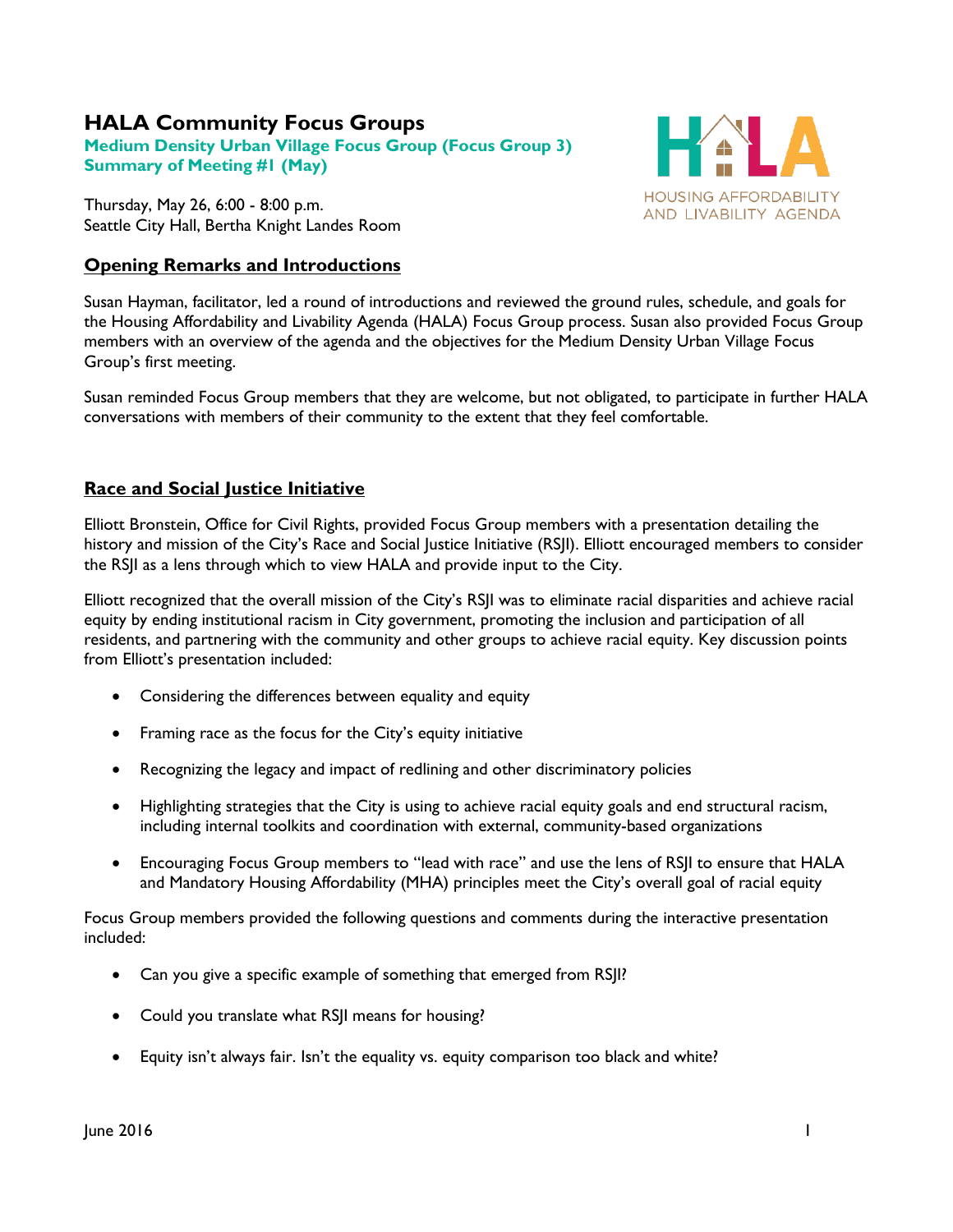• In Seattle, we like to pretend we are far more progressive and integrative than we really are. As long as we continue to pretend that we do not have a racial issue, the worse it gets.

Elliott thanked participants for their engagement and discussion. He encouraged Focus Group members to contact him with any additional follow-up questions.

# **Principles for Implementing Mandatory Housing Affordability**

Geoff Wentlandt, Office of Planning and Community Development, provided Focus Group members with an overview of MHA and MHA implementation principles. Key ideas from Geoff's presentation included:

- MHA will seek to provide 6,000 affordable units over 10 years. These units will remain affordable for 50 years.
- Affordable housing will serve individuals and families who make no more than 60% of the area median income (AMI). (In 2016, the AMI for the Seattle-Bellevue HUD Metro Fair Market Rate Area is \$63,300 for an individual or \$90,300 for a family of four.) To be considered affordable, housing costs cannot exceed 30% of an individual's or a family's income.
- MHA will require affordable housing as commercial and multifamily development occurs. Key strategies include:
	- o Developers "performing" by constructing affordable housing units or "paying" into a fund to create affordable housing throughout the city.
	- o The City making zoning changes in Urban Villages, adding development capacity in commercial and multi-family zones, and expanding some Urban Village boundaries.
- The City engaged members of the public to gather an initial set of MHA implementation principles. These principles highlight the core tenets of MHA as well as community-generated principles that will shape MHA implementation.

Focus Group members provided the following questions and comments during the interactive presentation. *Note: Answers to many of the questions that couldn't be fully answered during the meeting are being provided to focus group members in a follow document.* 

- What is the base line of total number of affordable units?
- Do we have the inverse statistic of how many people are spending more than 30% of their income on housing?
- What efforts are being made to help marginalized people that have a fixed income?
- Why do you consider AMI rather than federal poverty levels?
- I know there is an option for developers to opt to pay for vs. build affordable housing. How often can they do that, and what sort of restrictions are in place about where they can build affordable housing?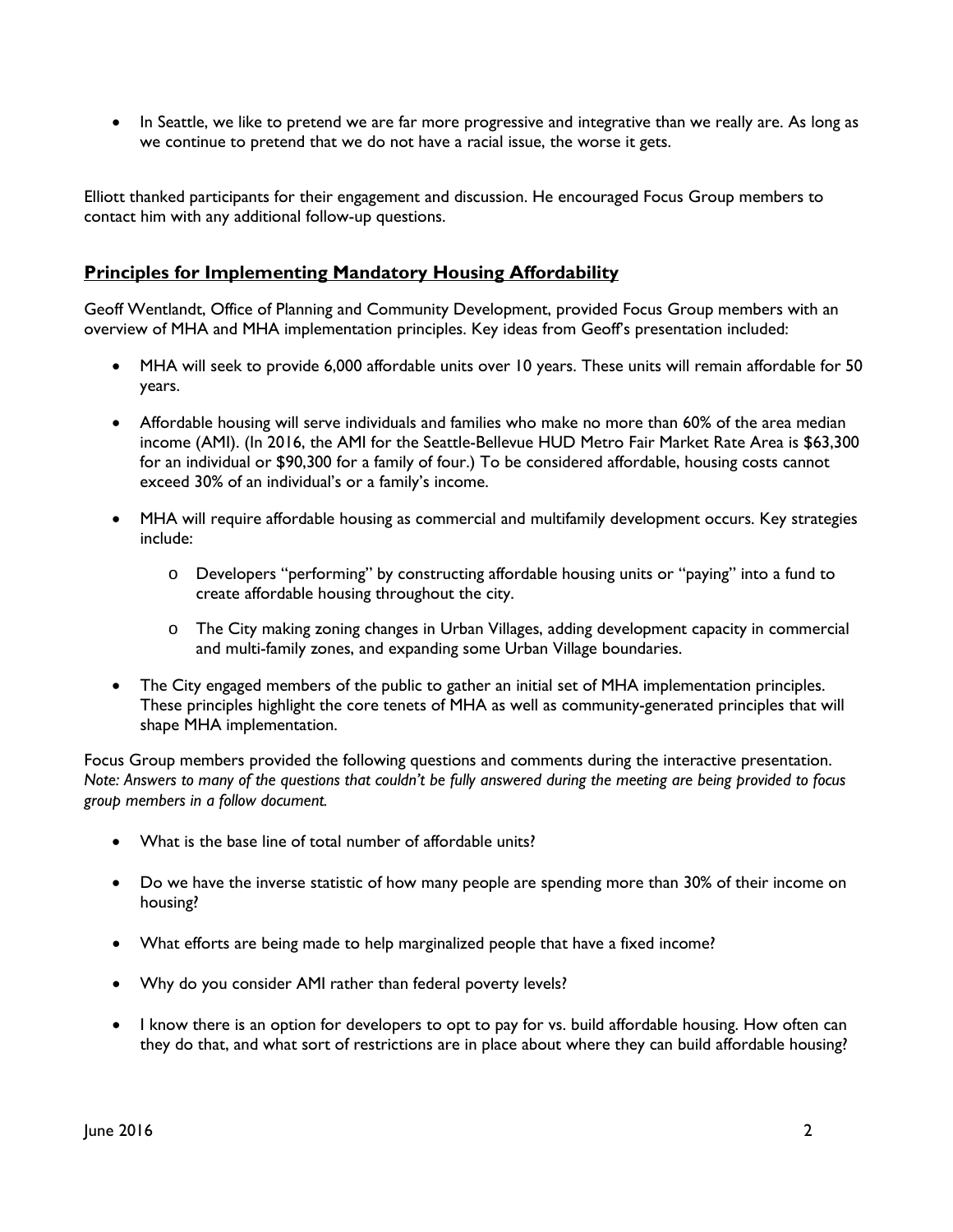- Why don't you only consider the perform option vs. the payment option? That way we wouldn't have as many issues of segregation and pushing people out of a neighborhood.
- How is the public learning about this process?

Geoff requested that Focus Group members review the MHA principles and provide feedback on posters hung throughout the meeting space. He also noted that Focus Group member comments on Group B principles, community-generated principles that would help to guide MHA implementation, would be most helpful to the City at this time. Geoff stated that future Focus Group discussion on the MHA principles would incorporate additional focus and detail on those areas where members highlighted questions, thoughts, or concerns.

## **Observer Comment**

Susan invited the observers to share brief comments with the group:

- Is HALA going to move us towards RSJI goals or move us away from them, especially if there is an option for developers to pay to build something elsewhere? Please continue asking questions about data and upzoning.
- The net 6,000 units doesn't account for the current affordable housing that will be lost. And originally there was a measure for inclusionary housing. My big concern is that this is not being forced to occur where development is happening. This is going to increase the economic segregation of the city. I think that the upzoning percentage needs to be higher to be more inclusionary.
- I think this is a very important process that needs to occur. Obviously the amount of land is a finite thing, but we can make more units on each piece of land. To me, the only way to make housing more affordable is to make more housing. You're going to have the laws of gravity fighting against you if you don't push the supply. I encourage people to be ambitious to increase the supply. One other component that hasn't been as emphasized tonight is the transportation perspective – high density pockets that connect to mass transit will make things better for everyone.
- I think it's very important for people to understand how this will impact their individual houses. There needs to be mailers to people's homes so that they understand what is going on. We need transparency about who is making the decision and how it is made.
- I would like to challenge people to look at synergistic opportunities with ADUs (accessory dwelling units) with MHA goals. I personally don't agree with the way ADUs currently are managed, but I think they can be combined with MHA goals.
- What will build out look like? We were promised years ago that the City Council would watch affordable housing units. We should be looking at build out so that what we build is what we want – would you want to live in this city after everything is done?